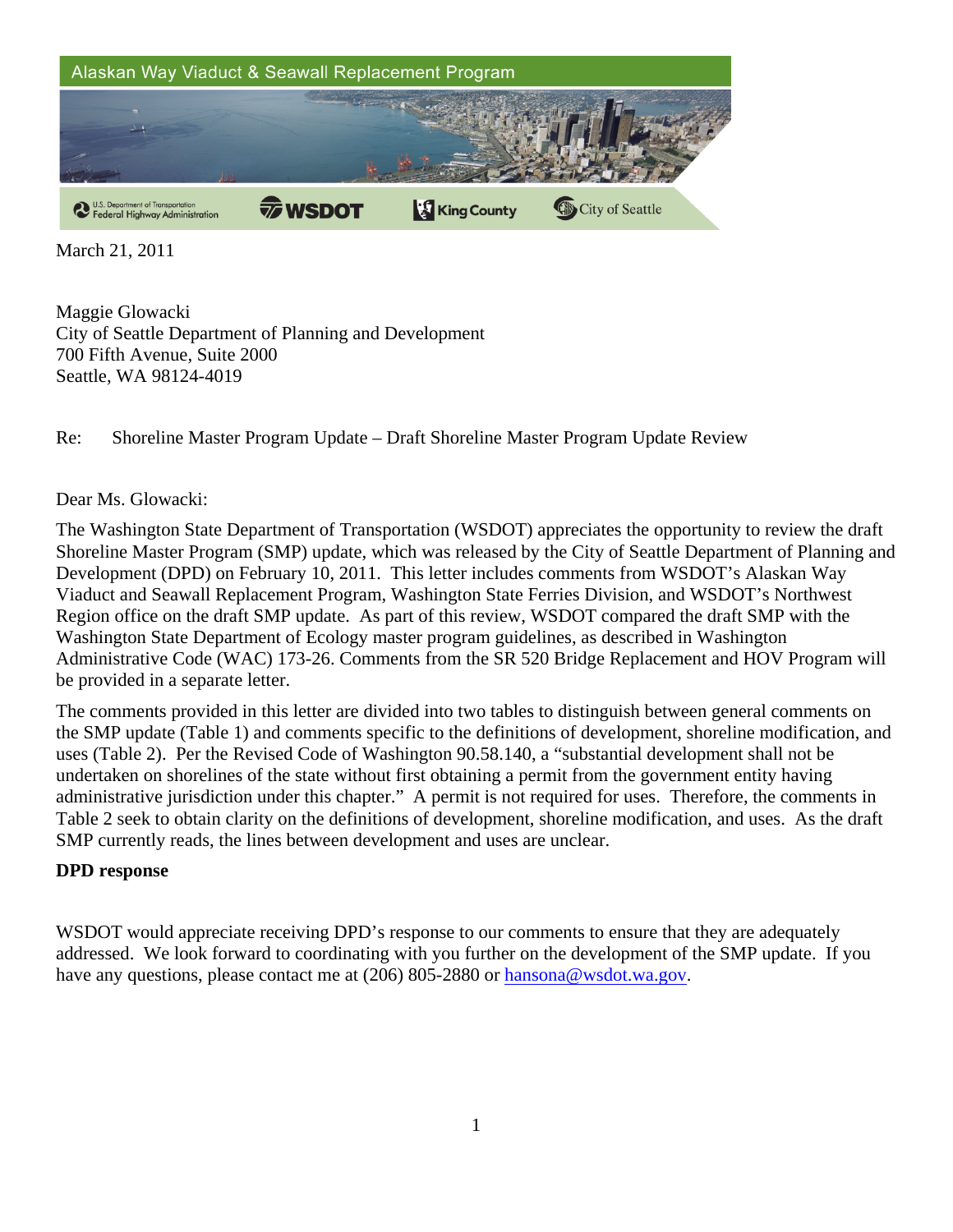Sincerely,

Allison Hanson Director of Environmental Services, ESO Mega Projects (AWV and SR 520)

cc: Kimberly Farley, WSDOT Kojo Fordjour, WSDOT/WSF Terry Drochak, WSDOT Heather Page, Anchor QEA, L.L.C.

## Attachments: Table 1. General Comments on the Draft SMP Update Table 2. Comments on the Draft SMP Update for DPD Coordination – Development, Shoreline Modification, and Uses Clarification

## **DPD Response**

While no SSDP is required unless there is "substantial development," it is well established law that uses must obtain City permits consistent with the SMA and the SMP, even though no SSDP is required.

The legislative findings for the SMA state, "It is the policy of the state to provide for the management of the shorelines of the state by planning for and fostering all reasonable uses." RCW 90.58.020. The SMA further says that the City's regulations "constitute the use regulations for the various shorelines of the state." RCW 90.58.100(1). It has long been recognized that the SMA authorizes the City to regulate uses in the Shoreline District, regardless of whether they constitute "development" or "substantial development" as defined by the SMA. Clam Shacks v. Skagit Co., 109 Wn.2d 91, 97 (1987). WAC 173-27-140(1) states, "No authorization to undertake use or development on shorelines of the state shall be granted by the local government unless upon review the use or development is determined to be consistent with the policy and provisions of the Shoreline Management Act and the master program."

Therefore, activity that is not "development" or "substantial development" still must comply with the City's SMP and obtain appropriate City permits, even though an SSDP is not required.

For example, if the state were to convert the car loading area at the Coleman Dock to a public pay-parking lot, this would require a use permit from the City under the SMP, even though no "development" is associated with this change of use. The City would apply the SMP to determine whether the proposed change from a waterdependent activity to an activity that is not water-dependent and generally prohibited is allowed under the SMP and consistent with the SMA.

In addition, activities that are not "development" must also obtain approval from Ecology if the activity is a conditional use or variance. RCW 90.58.140(10); Twin Bridge Marine Park v. Ecology, 162 Wn.2d 825, 835 (2008).

Also, the WAC requires the City to regulate certain activities, whether they are categorized as uses, shoreline modifications, or development. See WAC 173-26-221 and 231 *passim*.

WSDOT's specific concerns are addressed in the table below..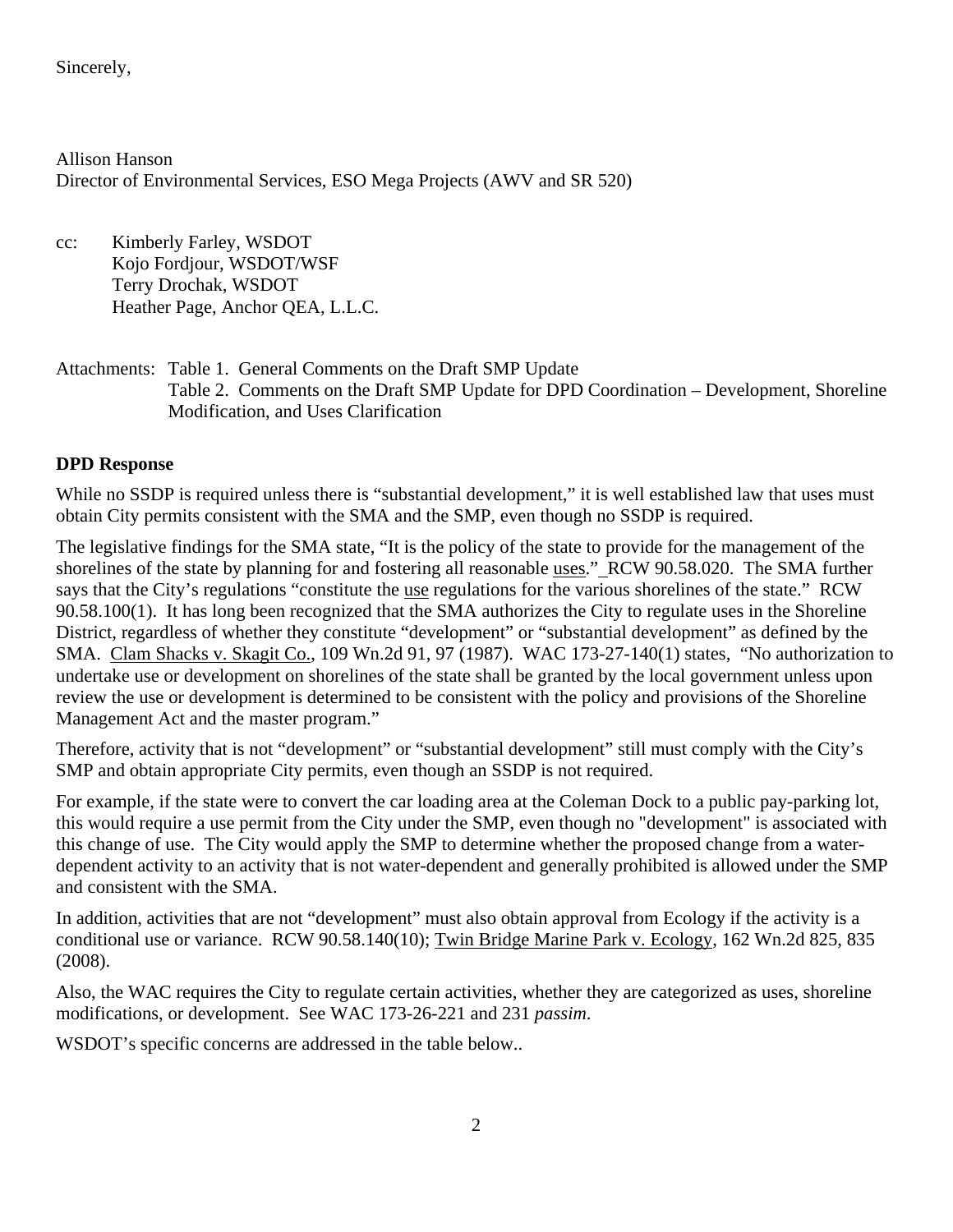| # | <b>SMC</b><br><b>Section</b> | <b>Comments</b>                                                                                                                                                                                                                                                                                                                                                                             | Requested<br><b>Action</b>                                                                                                                                                                                                                                   | <b>City response</b>                                                                                                                                                                                                                                                                                                                                                     |
|---|------------------------------|---------------------------------------------------------------------------------------------------------------------------------------------------------------------------------------------------------------------------------------------------------------------------------------------------------------------------------------------------------------------------------------------|--------------------------------------------------------------------------------------------------------------------------------------------------------------------------------------------------------------------------------------------------------------|--------------------------------------------------------------------------------------------------------------------------------------------------------------------------------------------------------------------------------------------------------------------------------------------------------------------------------------------------------------------------|
| 1 | 23.60.020                    | SMC 23.60.020 describes elements within the Shoreline<br>District that are exempt from requiring a Shoreline<br>Substantial Development Permit (SSDP). WSDOT<br>believes that activities such as installation of guardrail<br>and signs will be exempt when meeting the other overall<br>requirements in this section.                                                                      | Please allow for deminimus (guardrail,<br>signs, etc) permanent structures to be<br>included specifically within the<br>exemption language or provide a<br>response to WSDOT that clarifies that<br>these types of structures can qualify for<br>exemptions. | The definition of substantial<br>development and the exemptions<br>are set out in state statute and<br>WACs. The City has no authority to<br>amend the state's permit authority.<br>Whether they are de minimis<br>depends on whether they meet the<br>state's thresholds.                                                                                               |
| 2 | 23.60.020.<br>A.3            | SMC 23.60.020.A.3 currently reads as though a<br>development, shoreline modification, or use could<br>require a conditional use permit even if the activities do<br>not require an SSDP (or exemption). Does that mean<br>that any activities that are not development (such as a<br>use) or subject to the Shoreline Management Act (SMA)<br>could still require a conditional use permit? | Please clarify intent of SMC<br>23.60.020.A.3.                                                                                                                                                                                                               | Yes, the analysis in the comments is<br>correct: activities that are not<br>development, such as a use, could<br>require a conditional use permit.<br>The statement that such activities<br>are not "subject to the SMA" is<br>incorrect. See comments above to<br>letter. This result is required by RCW<br>90.58.140(10). The City has no<br>authority to change this. |
| 3 | 23.60.020.<br>A.4            | SMC 23.60.020.A.4 currently reads as though a<br>development or shoreline modification could require a<br>shoreline variance, even if the activities do not require<br>an SSDP (or exemption). Does that mean that any<br>activities that are not development (such as a use) or<br>subject to the SMA could still require a shoreline<br>variance?                                         | Please clarify intent of SMC<br>23.60.020.A.4.                                                                                                                                                                                                               | Yes, please see response to #2.                                                                                                                                                                                                                                                                                                                                          |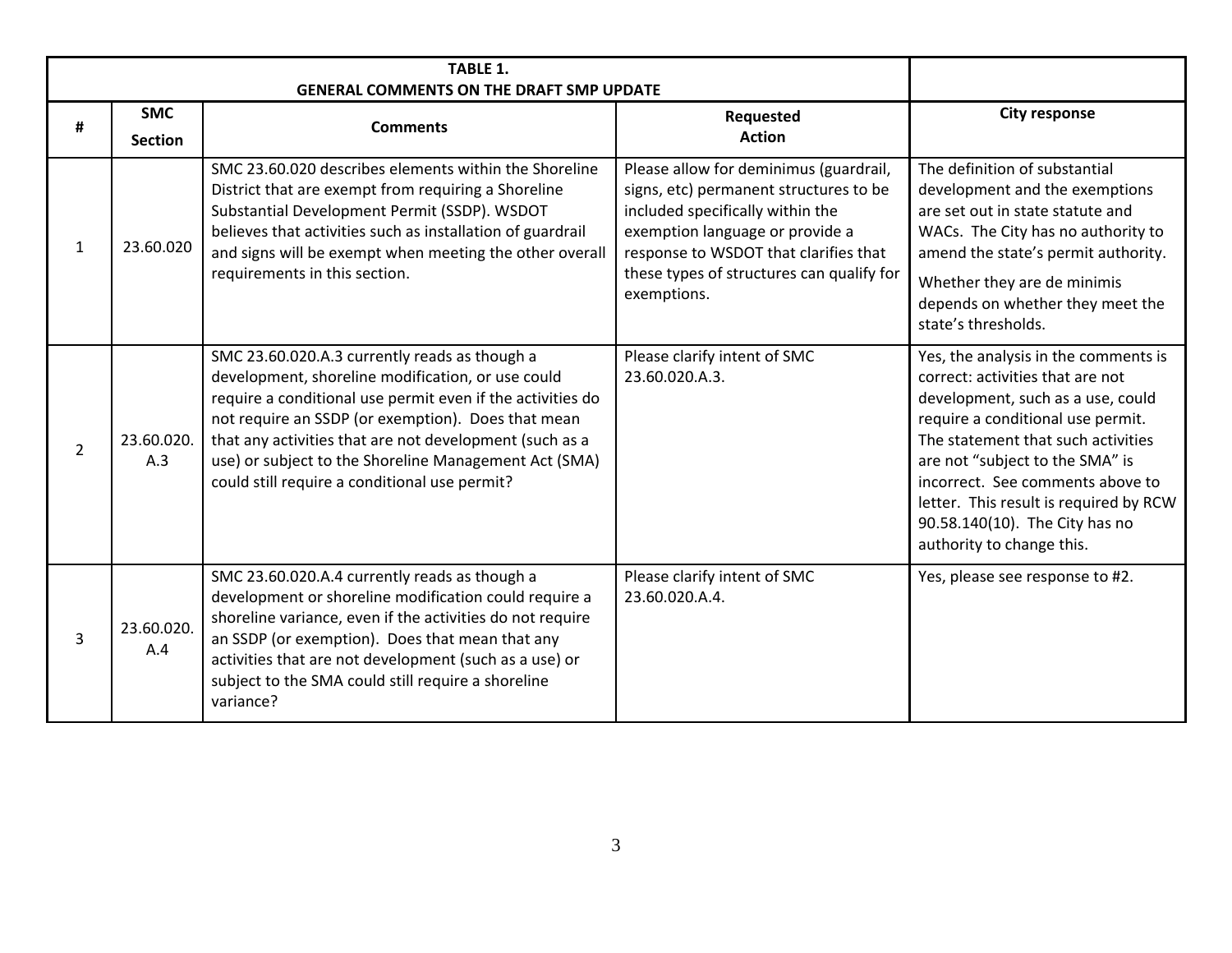| # | <b>SMC</b><br><b>Section</b> | <b>Comments</b>                                                                                                                                    | Requested<br><b>Action</b>                                                                                           | <b>City response</b>                                                                                                                                                                                                                                                                                                                                                                                                                                                   |
|---|------------------------------|----------------------------------------------------------------------------------------------------------------------------------------------------|----------------------------------------------------------------------------------------------------------------------|------------------------------------------------------------------------------------------------------------------------------------------------------------------------------------------------------------------------------------------------------------------------------------------------------------------------------------------------------------------------------------------------------------------------------------------------------------------------|
| 4 | 23.60.020.<br>B.4            | SMC 23.60.020.B.4 states that conditions may be added<br>to the SSDP exemption to ensure consistency of the<br>project with the SMA and SMC 23.60. | Please provide more detail on the types<br>of conditions the Director may attach<br>to the approval of an exemption. | The authority for this provision is<br>RCW 90.58.140(1) and WAC 173-27-<br>140(1), which require<br>"development" to be consistent with<br>the SMA and SMP, regardless of<br>whether the authorization for the<br>development is via SSDP or an<br>exemption.<br>Examples of conditions on<br>exemptions that might be needed<br>for consistency are those needed for<br>NNL of ecological function, or<br>protection of water-dependent uses,<br>or public enjoyment. |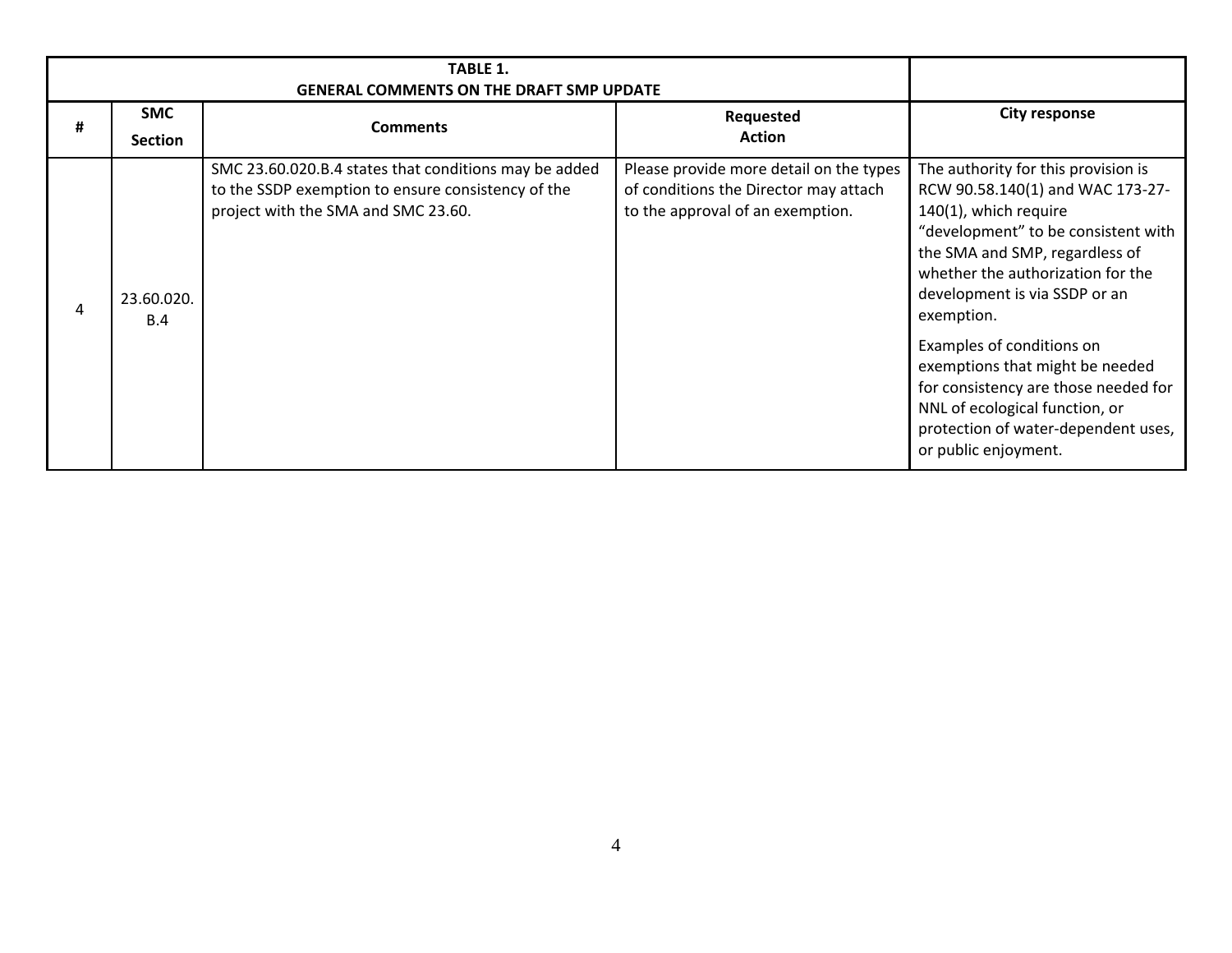| #              | <b>SMC</b><br><b>Section</b> | <b>Comments</b>                                                                                                                                                                                                                                       | Requested<br><b>Action</b>                                                                                                                               | <b>City response</b>                                                                                                                                                                                                                                                                                                                                                                                                                                                                                                                            |
|----------------|------------------------------|-------------------------------------------------------------------------------------------------------------------------------------------------------------------------------------------------------------------------------------------------------|----------------------------------------------------------------------------------------------------------------------------------------------------------|-------------------------------------------------------------------------------------------------------------------------------------------------------------------------------------------------------------------------------------------------------------------------------------------------------------------------------------------------------------------------------------------------------------------------------------------------------------------------------------------------------------------------------------------------|
| 5              | 23.60.027                    | SMC 23.60.027 describes an ecological restoration and<br>mitigation program to be developed and implemented<br>by the DPD Director.                                                                                                                   | Please clarify timing for implementing<br>the program, process for implementing<br>the program, and responsibilities of<br>applicants.                   | Section 23.60.027 has been revised<br>to help clarify and to separate the<br>ecologica restroatoin and<br>enhnancement WAC requirement<br>There is no set timing for when the<br>mitigation measuring program will<br>be set up.<br>Regarding the responsibilities of<br>applicants: are to comply with<br>development standards and to<br>provide mitigation for any remaining<br>impacts to ecological functions to<br>the extent needed to achieve NNL.<br>This latter obligation would<br>complement the ecological<br>restoration program. |
| 6              | 23.60.032.<br>D              | SMC 23.60.032.D states that a special use may be<br>approved if the Director finds that the applicant has<br>demonstrated that use meets certain requirements,<br>including that the use can mitigate all adverse effects to<br>ecological functions. | Please clarify whether this provision<br>could be satisfied by off-site<br>compensatory mitigation or payment in<br>lieu (as provided in SMC 23.60.027). | Section 23.60.032 Section has been<br>revised to clarify the requirements.<br>And depending on the ecological<br>function and its location, mitigation<br>might be off-site. If a program for<br>payment-in-lieu is developed, that<br>might be used.                                                                                                                                                                                                                                                                                           |
| $\overline{7}$ | 23.60.040.<br>A              | There is an extra word after "approximate."                                                                                                                                                                                                           | Please delete extra "a," which currently<br>follows "approximate."                                                                                       | Thank you.                                                                                                                                                                                                                                                                                                                                                                                                                                                                                                                                      |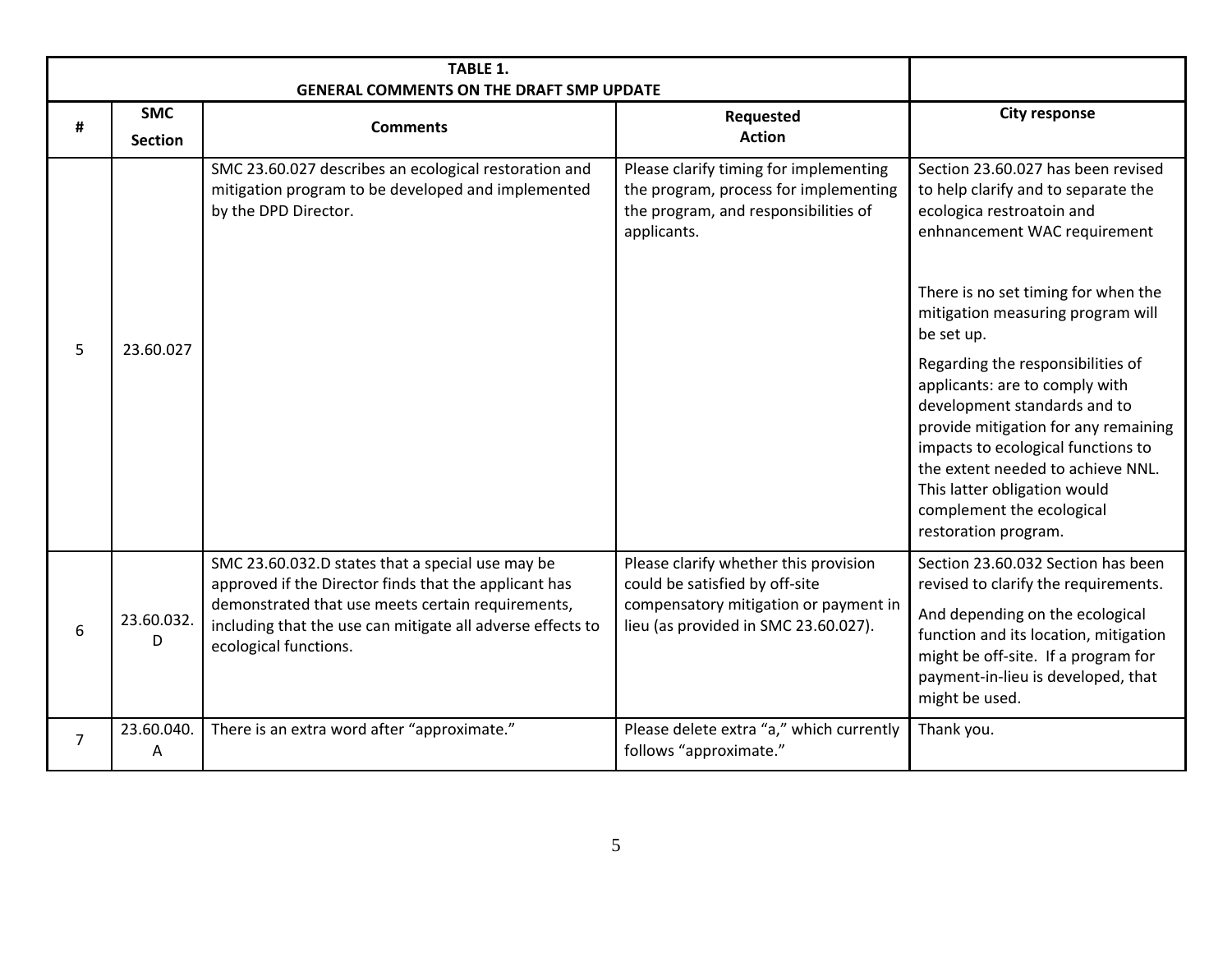| #  | <b>SMC</b><br><b>Section</b>                      | <b>GENERAL COMMENTS ON THE DRAFT SMP UPDATE</b><br><b>Comments</b>                                                                                                                                                                                                                                                                                                                                                                                                                    | Requested<br><b>Action</b>                                                                                                                                                                                                                                            | <b>City response</b>                                                                                                                                                                                                                                                       |
|----|---------------------------------------------------|---------------------------------------------------------------------------------------------------------------------------------------------------------------------------------------------------------------------------------------------------------------------------------------------------------------------------------------------------------------------------------------------------------------------------------------------------------------------------------------|-----------------------------------------------------------------------------------------------------------------------------------------------------------------------------------------------------------------------------------------------------------------------|----------------------------------------------------------------------------------------------------------------------------------------------------------------------------------------------------------------------------------------------------------------------------|
| 8  | 23.60.062.<br>A                                   | Section 23.60.062.A states that a Letter of Exemption or<br>"other documentation satisfactory to DPD is required for<br>all development the Director determines is exempt."<br>What "other documentation satisfactory to DPD" is<br>being referred to here?                                                                                                                                                                                                                           | Please clarify or define "other<br>documentation satisfactory to DPD."                                                                                                                                                                                                | A letter of exemption is the required<br>document in most circumstances.<br>Some exemptions; however, can be<br>evaluated quickly so these do not<br>require the letter. This provision<br>allows for the "over the counter<br>exemptions".                                |
| 9  | 23.60.067.<br>C.1.b<br>and<br>23.60.067.<br>C.2.b | Utility lines require special use permits in the Urban<br>Harborfront environment. SMC 23.60.067.C.1.b and<br>23.60.067.C.2.b imply that a decision on an Optional<br>Plan Shoreline Permit for utility lines shall be made by<br>the Director as an SSDP. The way the draft SMP reads is<br>that general standards are set that apply throughout the<br>shoreline environments and additional or more stringent<br>standards can be applied in individual shoreline<br>environments. | It is assumed that Optional Plan<br>Shoreline Permit could apply in the<br>Urban Harborfront environment.<br>Utility lines are a special use in the<br>Urban Harborfront environment.<br>Please clarify if these are permitted as<br>a special use permit or an SSDP. | The City's permit is a special use<br>permit; whether a SSDP is needed<br>depends on whether the project is<br>"substantial development," and if it<br>is, whether it is exempt. That is<br>determined based on the proposed<br>project. See also WAC 173-26-<br>241(3)(1) |
| 10 | 23.60.076.<br>B                                   | The section refers to revisions of issued SSDPs. If the<br>applicant is granted an SSDP under the existing code, but<br>seeks to revise the issued SSDP within the scope and<br>intent of the original permit once the new code has<br>been implemented, will the applicant be grandfathered<br>under the existing code?                                                                                                                                                              | Please clarify whether revisions to an<br>issued SSDP would be subject to the<br>code it was originally granted or if new<br>code standards would apply.                                                                                                              | Revisions are subject to the new<br>code.                                                                                                                                                                                                                                  |
| 11 | <b>SMC</b><br>23.60.152                           | This is the first time that "land disturbing activities" are<br>included under development as a separate type of<br>development. Land disturbing activities seem to fall<br>under the definition of "development" and "shoreline<br>modification."                                                                                                                                                                                                                                    | Recommend deleting "land disturbing<br>activities" since it is defined under the<br>umbrella of development and shoreline<br>modifications.                                                                                                                           | Code revised as requested.                                                                                                                                                                                                                                                 |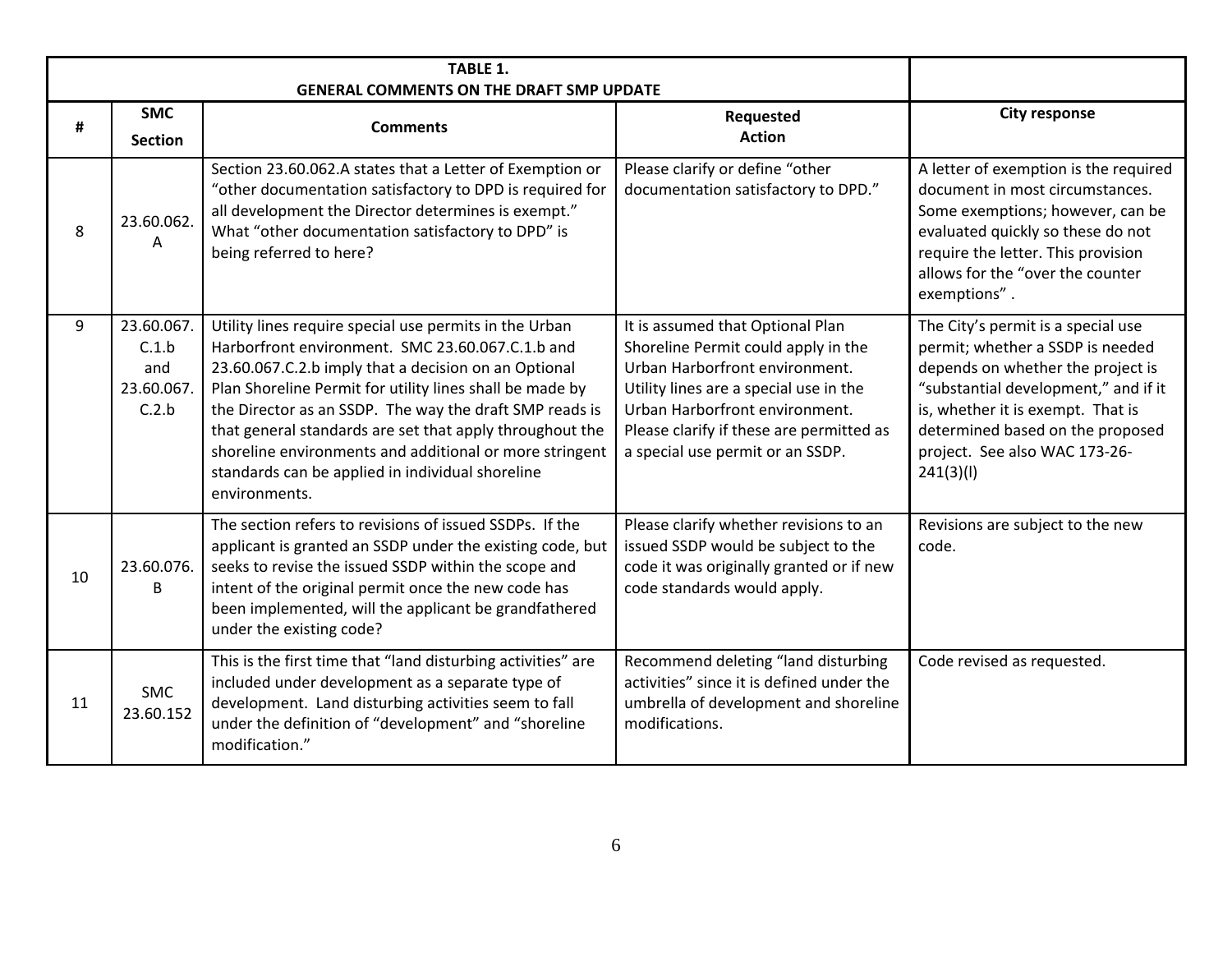|    |                              | <b>TABLE 1.</b><br><b>GENERAL COMMENTS ON THE DRAFT SMP UPDATE</b>                                                                                                                                                                                                                                                                   |                                                                                                                                                                                                                                                                                                   |                                                                                                                                                                   |
|----|------------------------------|--------------------------------------------------------------------------------------------------------------------------------------------------------------------------------------------------------------------------------------------------------------------------------------------------------------------------------------|---------------------------------------------------------------------------------------------------------------------------------------------------------------------------------------------------------------------------------------------------------------------------------------------------|-------------------------------------------------------------------------------------------------------------------------------------------------------------------|
| #  | <b>SMC</b><br><b>Section</b> | <b>Comments</b>                                                                                                                                                                                                                                                                                                                      | Requested<br><b>Action</b>                                                                                                                                                                                                                                                                        | <b>City response</b>                                                                                                                                              |
| 12 | 23.60.072.<br>A              | Construction requiring an SSDP shall not commence until<br>21 days from the date of receipt of Director's final<br>decision granting the SSDP. How is "receipt" defined?                                                                                                                                                             | Please clarify the meaning of the term<br>"receipt." Is this the date of "issuance"<br>of the Director's final decision? If so,<br>suggest using the term "issuance."                                                                                                                             | This requirement and the related<br>definition of "receipt" are in RCW<br>90.58.140(5) and (6), which were<br>amended this session. Please see<br>SSHB 1662.      |
|    |                              |                                                                                                                                                                                                                                                                                                                                      |                                                                                                                                                                                                                                                                                                   | A cross reference to RCW<br>90.58.140(6) was added to<br>subsection 23.60.074.B.3                                                                                 |
| 13 | 23.60.152.<br>M              | SMC 23.60.152.M states that a spill prevention and<br>response plan may be required by the Director. WSDOT<br>requires that a Spill Prevention Control and<br>Countermeasures plan that follows WSDOT Standard<br>Specifications be submitted by the contractor prior to<br>the start of construction, not prior to permit issuance. | Recommend that DPD include language<br>to note that a permit may be<br>conditioned to require a spill<br>prevention and response plan. If DPD<br>requires mandatory measures to be<br>incorporated into a spill prevention and<br>response plan, this could also be a<br>condition of the permit. | SMC 23.60.152.M is now<br>23.60.152.Q and this standard has<br>been revised to address the<br>concerns.                                                           |
| 14 | 23.60.152.                   | This section should add a statement that any<br>"discharge" will also need to meet state water quality<br>standards WAC 173-201A.                                                                                                                                                                                                    | Please include clarifying statement.                                                                                                                                                                                                                                                              | This standard has been deleted.                                                                                                                                   |
| 15 | 23.60.154.<br>A              | SMC 23.60.154.A mentions archaeological "significance."<br>How is "significance" being defined? Does this mean<br>eligible for the National Register of Historic Places?                                                                                                                                                             | Please revise for more specificity. It is<br>important to have this clarified and tied<br>to pre-existing criteria of "significance"<br>to ensure consistency with existing<br>federal and state laws and regulations.                                                                            | To clarify "as defined by the<br>Washington State Department of<br>Archaeology and Historic<br>Preservation" after "significance"<br>and before "shall" was added |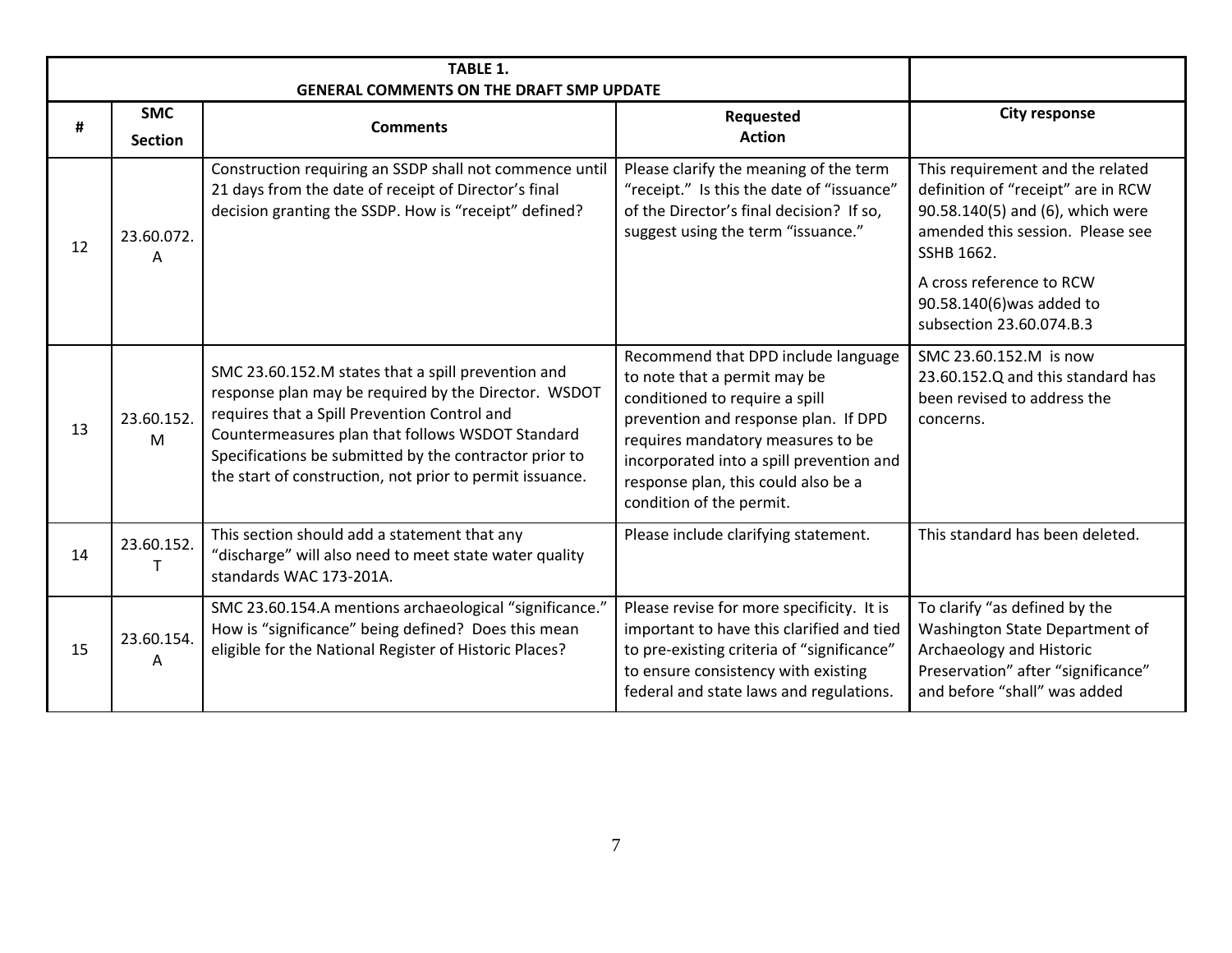|    |                              | <b>TABLE 1.</b>                                                                                                                                                                                                                                                                                                                                                                                                                                                                                              |                                                                                                                                                 |                                                                                                                                |
|----|------------------------------|--------------------------------------------------------------------------------------------------------------------------------------------------------------------------------------------------------------------------------------------------------------------------------------------------------------------------------------------------------------------------------------------------------------------------------------------------------------------------------------------------------------|-------------------------------------------------------------------------------------------------------------------------------------------------|--------------------------------------------------------------------------------------------------------------------------------|
| #  | <b>SMC</b><br><b>Section</b> | <b>GENERAL COMMENTS ON THE DRAFT SMP UPDATE</b><br><b>Comments</b>                                                                                                                                                                                                                                                                                                                                                                                                                                           | Requested<br><b>Action</b>                                                                                                                      | <b>City response</b>                                                                                                           |
| 16 | 23.60.154.<br>B              | SMC 23.60.154.B states that the City is given "approval"<br>over archaeological reporting. WSDOT understands that<br>there is currently no individual on City of Seattle staff<br>that meets Secretary of Interior (SOI) Standards for<br>archaeology and is qualified to review the technical<br>document adequately. How will the City of Seattle<br>review a technical document requiring SOI qualifications<br>without qualified individuals currently on City of Seattle<br>staff?                      | Please clarify how the archaeological<br>reporting will be reviewed and<br>approved by the City of Seattle.                                     | DPD is working with DON, Ecology<br>and Washington State Department<br>of Archaeology and Historic<br>Preservation to clarify. |
| 17 | 23.60.154.<br>B              | SMC 23.60.154.B references "a site inspection and a<br>draft written report." This requirement does not fit<br>within the current structure of reporting for<br>archaeology. This is further confused by the phrase "a<br>final report that includes any recommendations from<br>affected tribes and the State Office of Archaeology and<br>Historic Preservation." It is not clear what is being<br>required. In addition, such reports seldom include the<br>recommendations of tribes and other agencies. | Please revise this section for clarity and<br>ensure consistency with existing<br>federal and state laws and regulations.                       | See response to comment #16.                                                                                                   |
| 18 | 23.60.154.<br>B              | "The State Office of Archaeology and Historic<br>Preservation" should be "Washington State Department<br>of Archaeology and Historic Preservation."                                                                                                                                                                                                                                                                                                                                                          | Please revise per comment.                                                                                                                      | Code revised as requested                                                                                                      |
| 19 | 23.60.154.<br>B              | SMC 23.60.154.B currently requires Department of<br>Archaeology and Historic Preservation/State Historic<br>Preservation Officer (DAHP/SHPO) involvement, but it is<br>not necessarily tied to Section 106 of the National<br>Historic Preservation Act (NHPA) or Executive Order 05-<br>05. Unless this is tied to Section 106 of the NHPA or<br>Executive Order 05-05, DAHP/SHPO is not likely to<br>provide comment, as it is outside of their purview as an<br>agency.                                   | Please revise this section for clarity and<br>ensure that the process is consistent<br>with existing federal and state laws and<br>regulations. | See response to comment #16.                                                                                                   |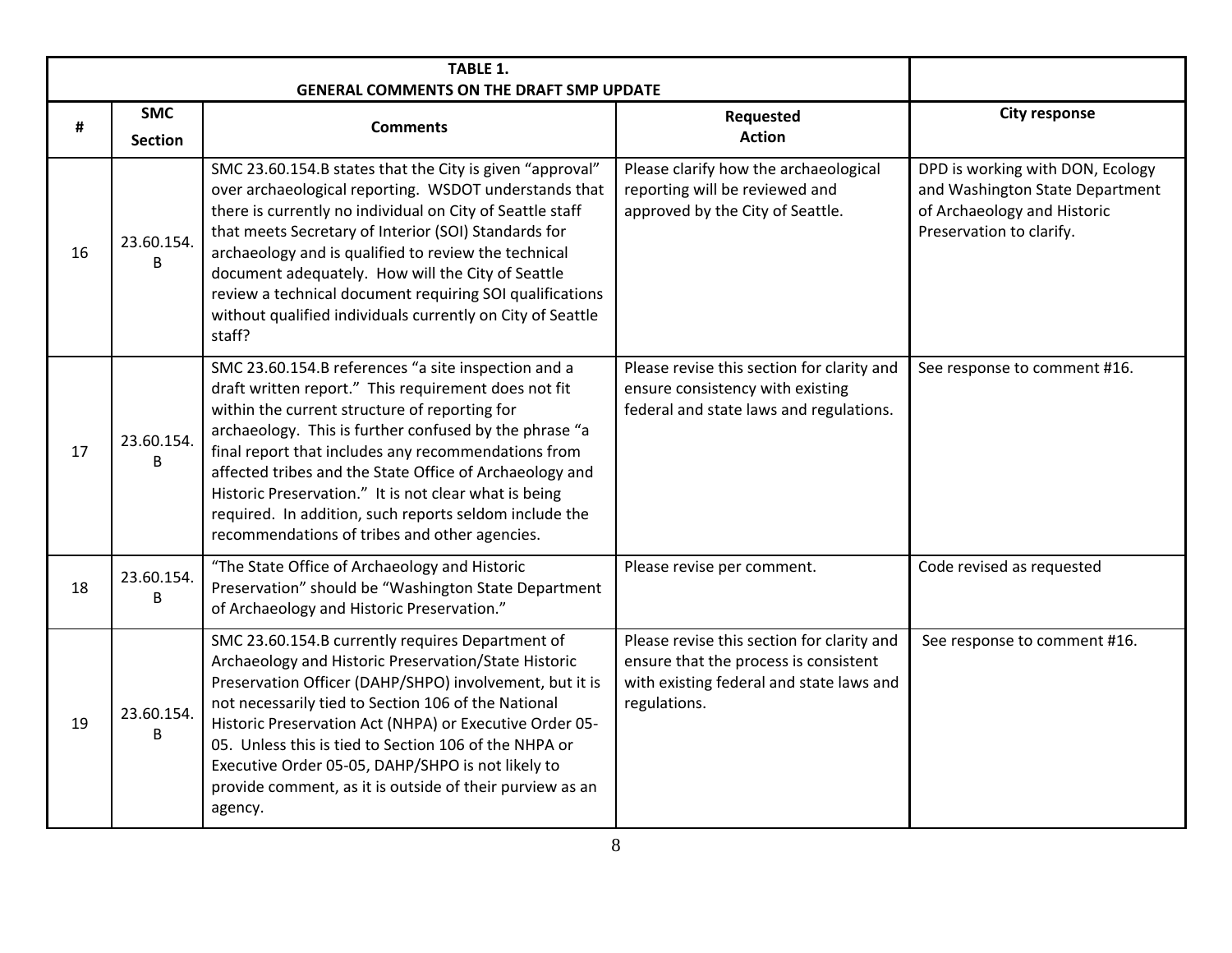| #  | <b>SMC</b><br><b>Section</b> | <b>GENERAL COMMENTS ON THE DRAFT SMP UPDATE</b><br><b>Comments</b>                                                                                                                                                                                                                                                    | Requested<br><b>Action</b>                                                                                                                                                             | <b>City response</b>         |
|----|------------------------------|-----------------------------------------------------------------------------------------------------------------------------------------------------------------------------------------------------------------------------------------------------------------------------------------------------------------------|----------------------------------------------------------------------------------------------------------------------------------------------------------------------------------------|------------------------------|
| 20 | 23.60.154.<br>B              | Given that "the Director" is likely to not meet SOI<br>standards for archaeology, this section should be more<br>specific as to how the permit will be conditioned.                                                                                                                                                   | Please revise for clarity.                                                                                                                                                             | See response to comment #16. |
| 21 | 23.60.154.<br>C              | 23.60.154.C references "a site inspection and a draft<br>written report." This requirement does not fit within the<br>current structure of reporting for archaeology.                                                                                                                                                 | Please revise this section for clarity and<br>ensure consistency with existing<br>federal and state laws and regulations.                                                              | See response to comment #16. |
| 22 | 23.60.154.<br>C              | 23.60.154.C references "all possible valuable<br>archaeological data." This language is not clear and can<br>include a large range of possibilities.                                                                                                                                                                  | In order to ensure consistency with<br>existing laws and regulations, please<br>revise text to use pre-existing criteria of<br>significance as required by Section 106<br>of the NHPA. | See response to comment #16. |
| 23 | 23.60.154.<br>C              | 23.60.154.C references "how to handle the data<br>properly." This language is not clear.                                                                                                                                                                                                                              | In order to ensure consistency with<br>existing laws and regulations, please<br>revise text to use pre-existing criteria of<br>significance as required by Section 106<br>of the NHPA. | See response to comment #16. |
| 24 | 23.60.154.<br>D              | 23.60.154.D references "identified historical or<br>archaeological resources" and needs to be clarified. It is<br>not just that these are present, but that they are<br>significant.                                                                                                                                  | In order to ensure consistency with<br>existing laws and regulations, please<br>revise text to use pre-existing criteria of<br>significance as required by Section 106<br>of the NHPA. | See response to comment #16. |
| 25 | 23.60.154.<br>D              | SMC 23.60.154.D states "maximum protection," which is<br>vague and not consistent with federal and state<br>regulations. For archaeology, data recovery rather than<br>preservation in place may be the most appropriate<br>treatment, and this is not necessarily captured by a<br>phrase like "maximum protection." | Please clarify to stress that the<br>characteristics that make the resource<br>significant should not be altered.                                                                      | See response to comment #16. |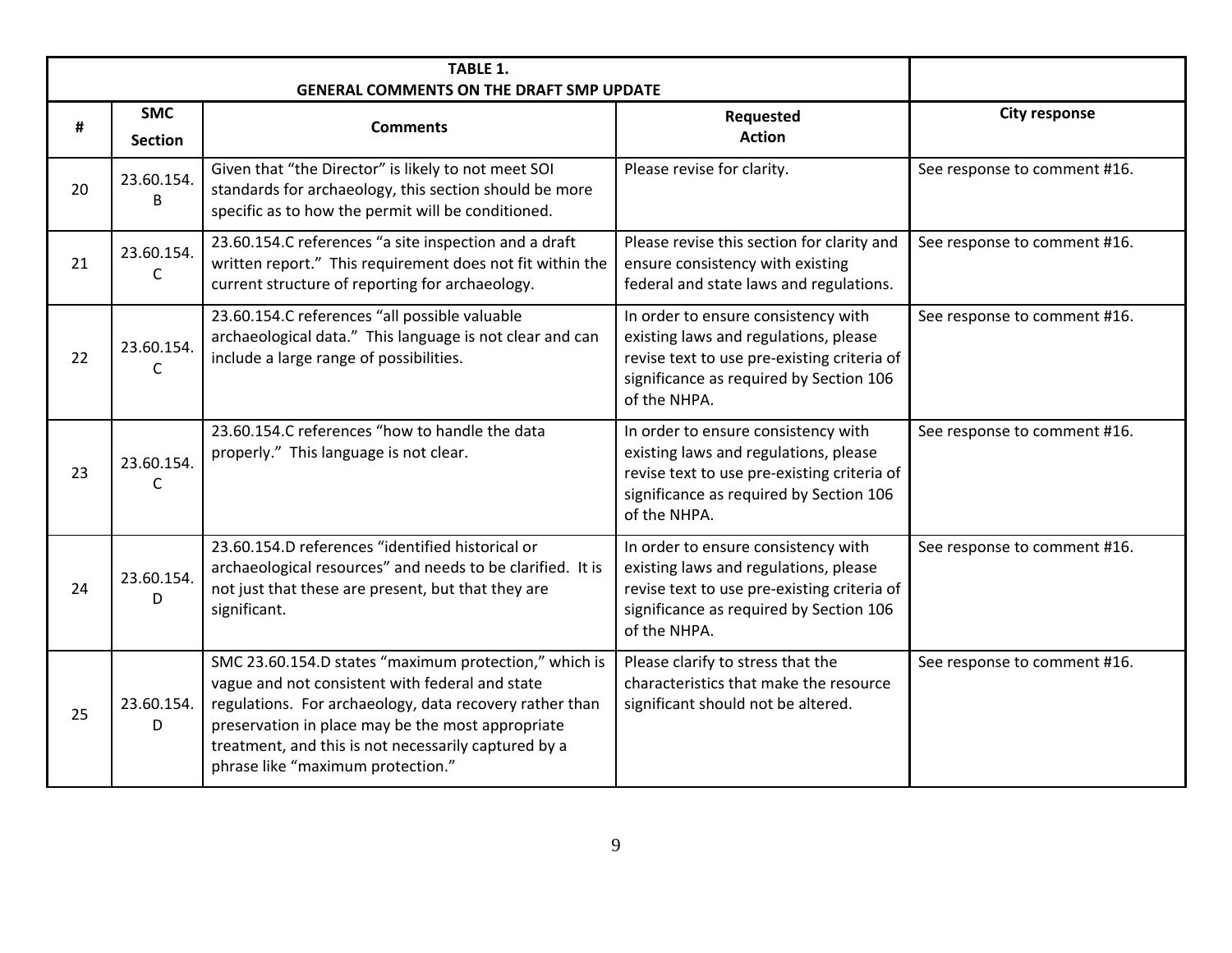| #  | <b>SMC</b><br><b>Section</b> | <b>Comments</b>                                                                                                                                                                                                                                                                                                                                          | Requested<br><b>Action</b>                                                                                                                                    | <b>City response</b>                                                                                                                                                                                                                                                                                                                                                                                         |
|----|------------------------------|----------------------------------------------------------------------------------------------------------------------------------------------------------------------------------------------------------------------------------------------------------------------------------------------------------------------------------------------------------|---------------------------------------------------------------------------------------------------------------------------------------------------------------|--------------------------------------------------------------------------------------------------------------------------------------------------------------------------------------------------------------------------------------------------------------------------------------------------------------------------------------------------------------------------------------------------------------|
| 26 | 23.60.154.<br>F              | SMC 23.60.154.E states: "retrieve or preserve artifacts<br>or data." Is the intention to "preserve in place" or<br>"curate?"                                                                                                                                                                                                                             | Suggest revising for clarity.                                                                                                                                 | See response to comment #16.                                                                                                                                                                                                                                                                                                                                                                                 |
| 27 | 23.60.156.<br>D.2            | SMC 23.60.156.D.2 states that any development that is<br>exempt under Section 25.09.245 from other standards<br>and requirements shall mitigate adverse impacts. It is<br>assumed that this means any development regulated<br>under the SMA.                                                                                                            | Recommend revising to "Any<br>development within the Shoreline<br>District that is exempt"                                                                    | Proposed new language is<br>unnecessary. This section and<br>chapter only applies to activity<br>within the Shoreline District. See<br>SMC 23.60.010.B, .012, and .016A.                                                                                                                                                                                                                                     |
| 28 | 23.60.158.<br>A              | This section states that mitigation shall prevent no net<br>loss of ecological functions. How will this criterion be<br>assessed?                                                                                                                                                                                                                        | Please clarify the criteria that will be<br>used to assess the prevention of no net<br>loss of ecological functions and<br>achievement of ecologic functions. | Section 23.60.158.A states that<br>impacts to each ecological function<br>will be identified and mitigation used<br>to create equivalent functions. This<br>is consistent with NNL as described<br>in WAC 173-26-201(2)(c) (paragraph<br>following the bullet points).                                                                                                                                       |
| 29 | 23.60.158.<br>B              | SMC 23.60.158.B states that mitigation under this<br>section is not intended to duplicate similar regulations<br>under state and federal permits and that the permit<br>condition most protective of the ecologic functions shall<br>be enforced. If another agency issues the most<br>protective conditions, how will City enforce those<br>conditions? | Please clarify $-$ is the intent that the<br>City will be enforcing state and federal<br>permit requirements?                                                 | Customarily, the City's permit will<br>require obtaining and complying<br>with the state/federal agency<br>permit, and the City relies on the<br>agency to determine compliance<br>with the agency's permit and<br>enforce it. If the final decision on<br>compliance with the agency permit<br>is that the permittee is out of<br>compliance, then DPD will issue a<br>notice of violation on DPD's permit. |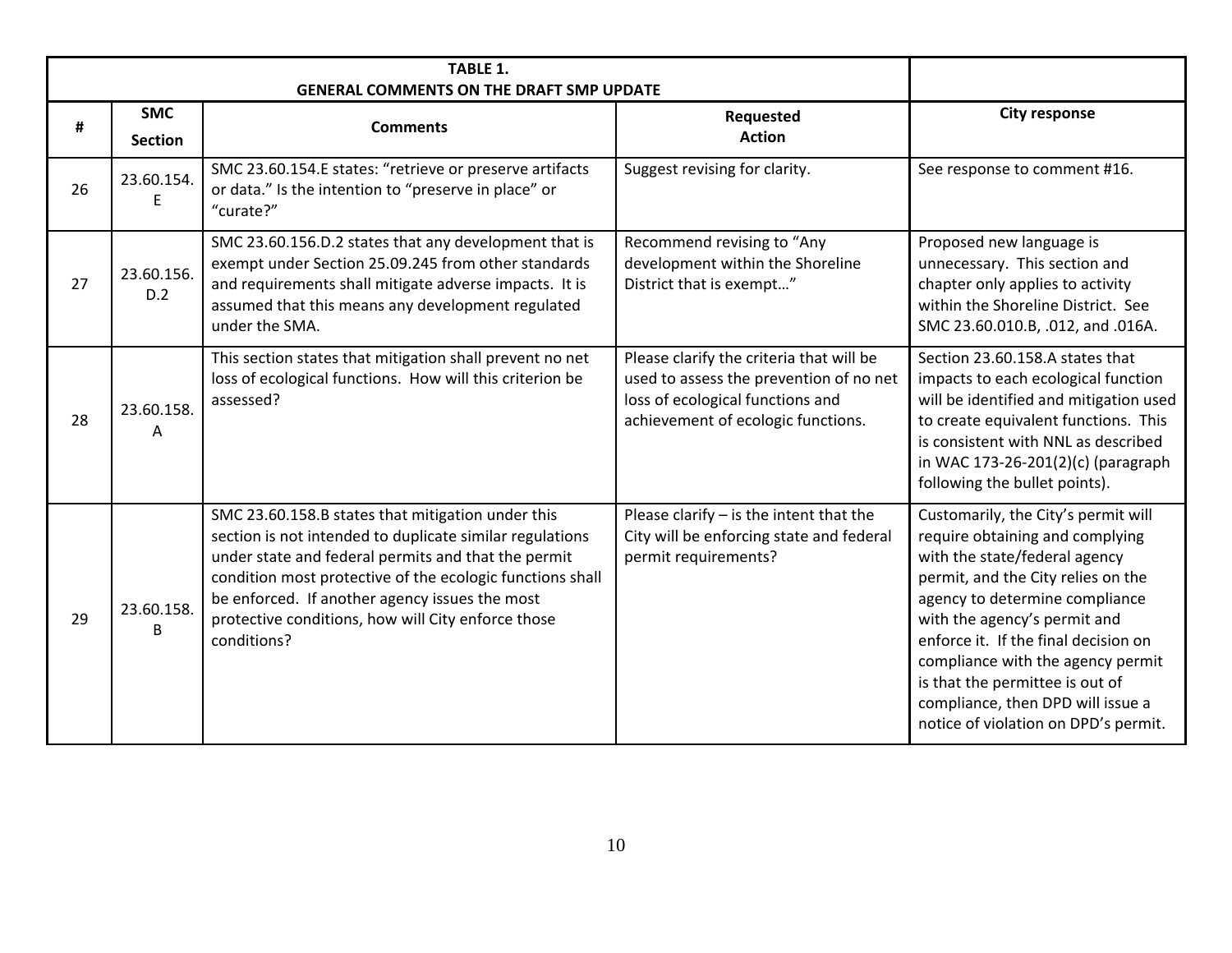| #  | <b>SMC</b><br><b>Section</b> | <b>Comments</b>                                                                                                                                                                                                                                                                                                                                                                                                                                                                                                                                                                                                                                                                               | Requested<br><b>Action</b>                                                                                           | <b>City response</b>                                                                                                                                                                                                                                      |
|----|------------------------------|-----------------------------------------------------------------------------------------------------------------------------------------------------------------------------------------------------------------------------------------------------------------------------------------------------------------------------------------------------------------------------------------------------------------------------------------------------------------------------------------------------------------------------------------------------------------------------------------------------------------------------------------------------------------------------------------------|----------------------------------------------------------------------------------------------------------------------|-----------------------------------------------------------------------------------------------------------------------------------------------------------------------------------------------------------------------------------------------------------|
| 30 | 23.60.162.<br>C.4.c          | This section states that loading zones are allowed to be<br>located over water on existing structures if the applicant<br>demonstrates that there would be no increase in<br>overwater coverage. This will make it difficult to<br>improve capacity at Colman Dock. Since Colman Dock is<br>a water-dependent essential public facility (highway of<br>statewide significance), Washington State Ferries<br>proposes that this provision be struck out, or allow<br>increased overwater coverage with mitigation. The<br>condition also contradicts 23.60.162.C.4.a and<br>23.60.162.C.4.b.                                                                                                   | Recommend deleting 23.60.162.C.4.c.                                                                                  | Do not see the conflict with other<br>provisions.<br>An increase in overwater is allowed<br>for water-dependent uses. And this<br>provision allows for additional<br>overwater coverage if the equivalent<br>amount of over water coverage is<br>removed. |
| 31 | 23.60.212.<br>B.2            | The WSDOT Alaskan Way Viaduct and Seawall<br>Replacement Program proposes to expand a section of<br>the eastern side of Alaskan Way S. within the Shoreline<br>District approximately 10 feet to the east to<br>accommodate ferry traffic during construction. It is<br>likely the temporary roadway widening will be returned<br>to the pre-project condition following construction;<br>however, in coordination with the City of Seattle, the<br>temporary roadway widening may remain in effect to<br>support the City of Seattle Central Waterfront<br>construction and likely exceed the 4-year timeframe<br>described in this section. What is the rationale for the 4-<br>year limit? | Consider adding language that will<br>allow extension of the temporary<br>relocation or expansion beyond<br>4 years. | Additional language added to this<br>section to allow an additional 2 years<br>if the re-location is accommodating<br>2 projects.                                                                                                                         |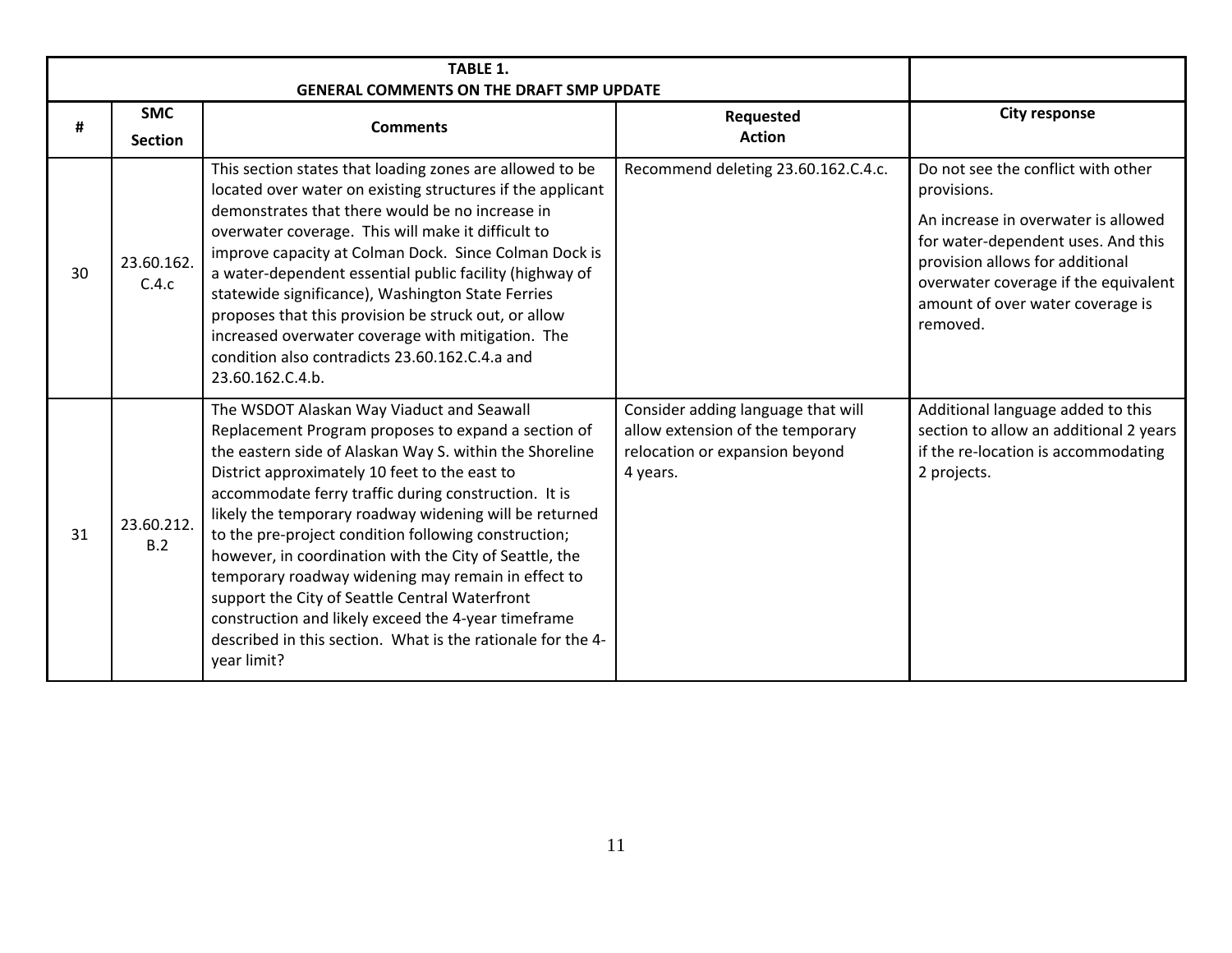| #  | <b>SMC</b><br><b>Section</b> | <b>Comments</b>                                                                                                                                                                                                                                                                                                                                                                                                                                                | Requested<br><b>Action</b>                                                                                                                             | <b>City response</b>                                                                                                                                                                              |
|----|------------------------------|----------------------------------------------------------------------------------------------------------------------------------------------------------------------------------------------------------------------------------------------------------------------------------------------------------------------------------------------------------------------------------------------------------------------------------------------------------------|--------------------------------------------------------------------------------------------------------------------------------------------------------|---------------------------------------------------------------------------------------------------------------------------------------------------------------------------------------------------|
| 32 | 23.66.212.<br>C.3            | SMC 23.66.212.C.3 requires that new streets and the<br>expansion or relocation of existing streets shall be<br>located and designed to minimize adverse effects on<br>unique or fragile shoreline features, including minimizing<br>the amount of impervious surface. In areas that are<br>completely impervious, this requirement does not seem<br>to apply-even if the applicant were to replace existing<br>impervious surface with new impervious surface. | Please clarify whether this requirement<br>would apply if the applicant were to<br>replace existing impervious surface<br>with new impervious surface. | The standards apply.                                                                                                                                                                              |
| 33 | 23.60.446.<br>A.1            | Add "as measured from Alaskan Way" after locations,<br>which was rescinded from the original SMP.                                                                                                                                                                                                                                                                                                                                                              | Suggest adding "as measured from<br>Alaskan Way" after locations.                                                                                      | The Historic Character area in<br>original A1 is the same as the Central<br>Waterfront Landmark Designated<br>Area in proposed A2; therefore,<br>there is no change from original to<br>proposed. |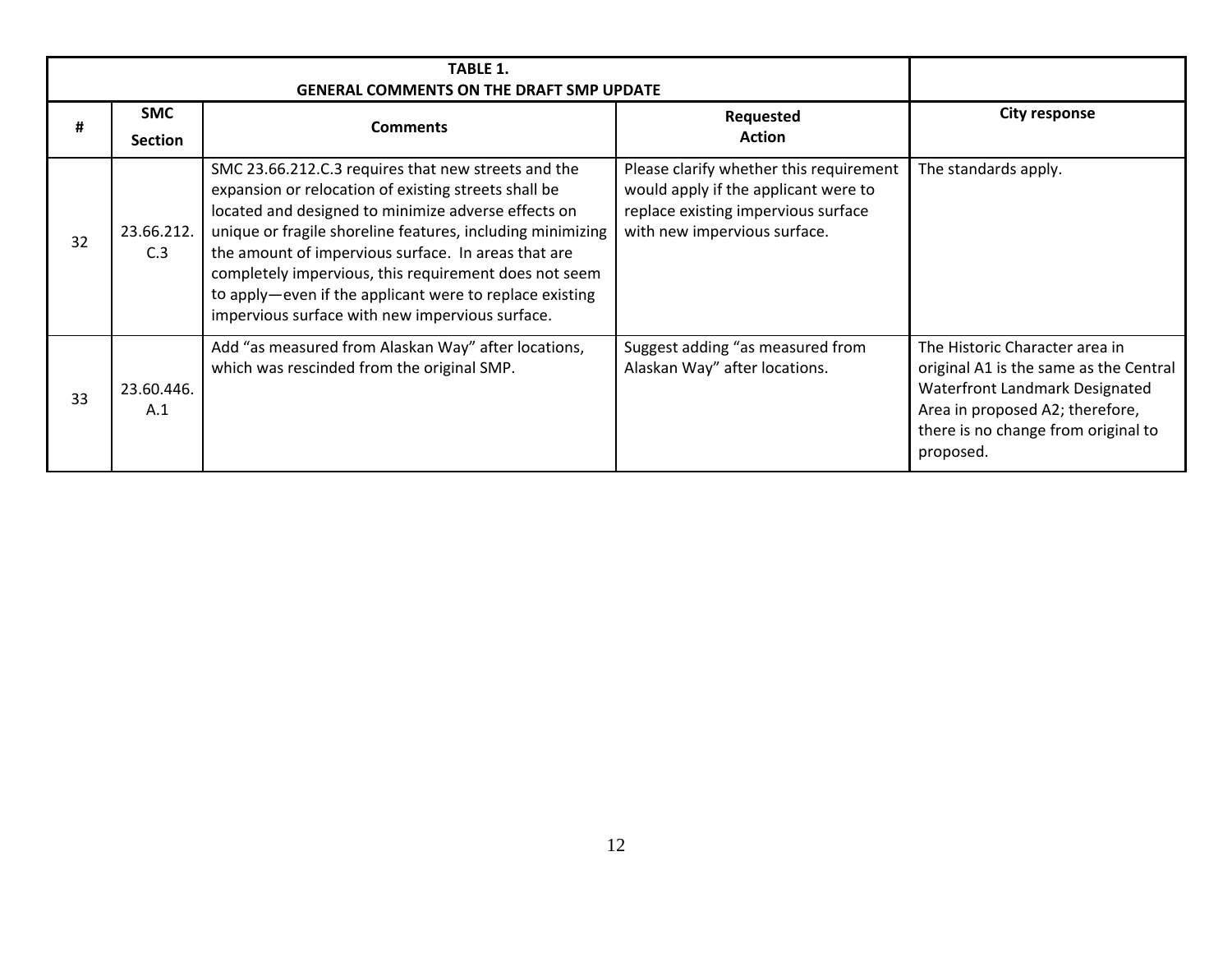|    | <b>TABLE 2.</b><br><b>COMMENTS ON THE DRAFT SMP UPDATE FOR DPD COORDINATION</b><br>ALASKAN WAY VIADUCT REPLACEMENT PROGRAM - DEVELOPMENT, SHORELINE MODIFICATION, AND USES<br><b>CLARIFICATION</b> |                                                                                                                                                                                                                                                                                                                                                                                                                                                                                                                                                                                                                                                                                                                                                  |                                                          |                                                                                                                                                                                                                                   |  |  |
|----|----------------------------------------------------------------------------------------------------------------------------------------------------------------------------------------------------|--------------------------------------------------------------------------------------------------------------------------------------------------------------------------------------------------------------------------------------------------------------------------------------------------------------------------------------------------------------------------------------------------------------------------------------------------------------------------------------------------------------------------------------------------------------------------------------------------------------------------------------------------------------------------------------------------------------------------------------------------|----------------------------------------------------------|-----------------------------------------------------------------------------------------------------------------------------------------------------------------------------------------------------------------------------------|--|--|
| #  | <b>SMC</b><br><b>Section</b>                                                                                                                                                                       | <b>Comments</b>                                                                                                                                                                                                                                                                                                                                                                                                                                                                                                                                                                                                                                                                                                                                  | <b>Requested Action</b>                                  | <b>City Response</b>                                                                                                                                                                                                              |  |  |
| 34 | 23.60.016.<br>В                                                                                                                                                                                    | Including shoreline modification in SMC 23.60.016.B<br>implies that a shoreline modification is a use. Per WAC<br>173-26-231, local governments "are encouraged to<br>prepare master program provisions that distinguish<br>between shoreline modifications and shoreline<br>usesShoreline modifications usually are undertaken in<br>support of or in preparation for a shoreline use."<br>The draft SMP defines shoreline modifications as "those<br>actions that modify the physical configuration or<br>qualities of the shoreline area, usually through the<br>construction of a physical element." That definition is<br>more consistent with "development" than "use."                                                                    | Delete "shoreline modification" from<br>SMC 23.60.016.B. | Some modifications don't fit well<br>into development or use, yet the<br>WAC requires that they be<br>regulated. Therefore, the City is<br>including shoreline modifications to<br>ensure development standards<br>apply to them. |  |  |
| 35 | 23.60.016.<br>C                                                                                                                                                                                    | Shoreline "uses," as defined in the draft SMP and WAC<br>173-26-241, as "a purpose for which land or a building is<br>designed, intended, or for which it is occupied or<br>maintained, let or leased." Whereas "development"<br>means a "use consisting of the construction or exterior<br>alteration of structures" and other physical<br>modifications to the land.<br>Within the draft SMP, "uses" and "development<br>standards" are also categorized separately in each<br>shoreline environment (separate "parts" in each<br>shoreline environment), which further substantiates that<br>"uses" are not development and should not be regulated<br>under development standards unless associated with a<br>specific development proposal. | Delete "or use" from SMC 23.60.016.C.                    | Incorrect understanding of the law.<br>The SMA and the SMP regulate uses<br>regardless of whether they are<br>development. See comments in<br>letter.                                                                             |  |  |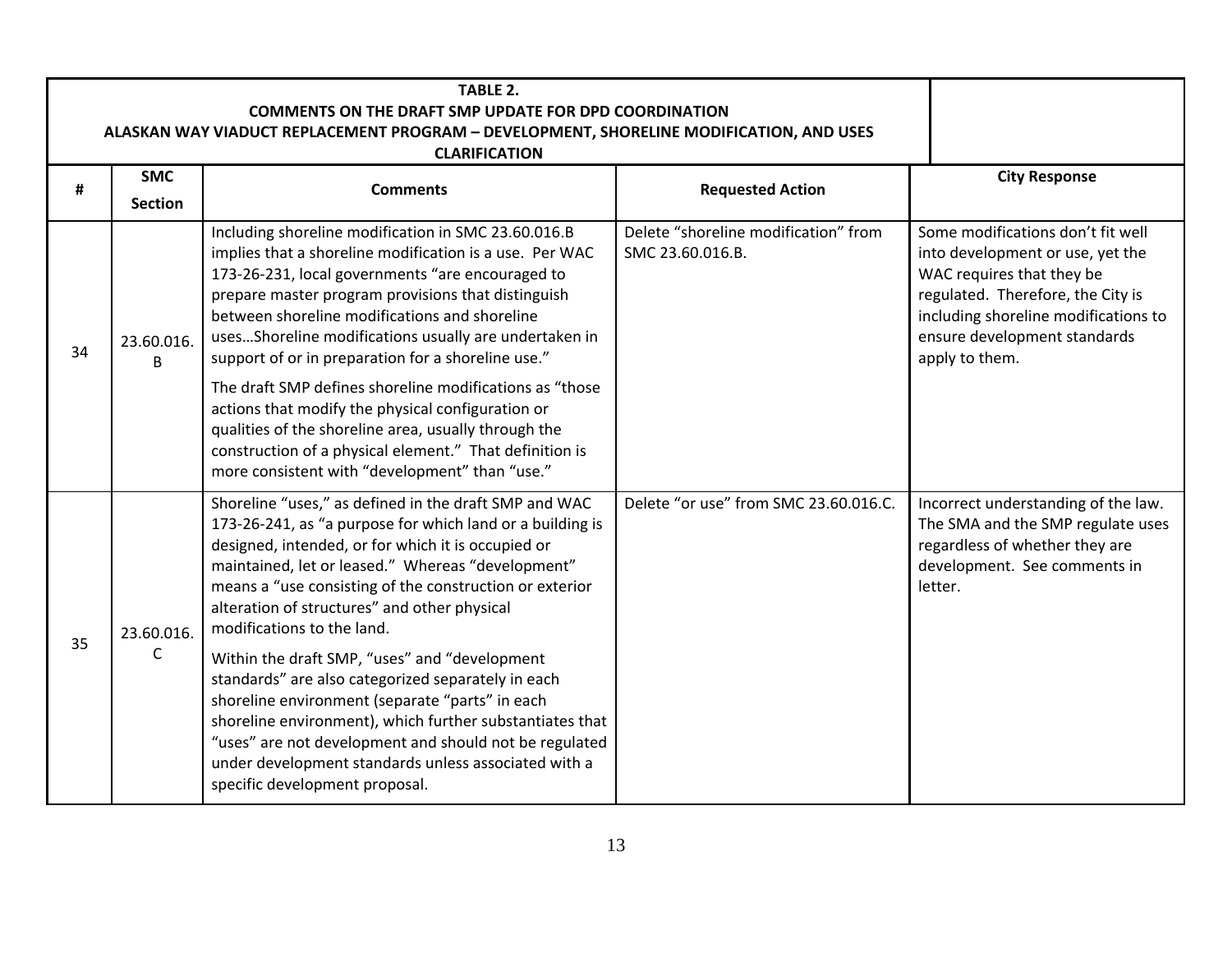|    | <b>TABLE 2.</b><br><b>COMMENTS ON THE DRAFT SMP UPDATE FOR DPD COORDINATION</b><br>ALASKAN WAY VIADUCT REPLACEMENT PROGRAM - DEVELOPMENT, SHORELINE MODIFICATION, AND USES<br><b>CLARIFICATION</b> |                                                                                                                                                                                                                                                                            |                                                                                                                                                                                            |                                                                                                                                                                                                                                                                                            |  |  |
|----|----------------------------------------------------------------------------------------------------------------------------------------------------------------------------------------------------|----------------------------------------------------------------------------------------------------------------------------------------------------------------------------------------------------------------------------------------------------------------------------|--------------------------------------------------------------------------------------------------------------------------------------------------------------------------------------------|--------------------------------------------------------------------------------------------------------------------------------------------------------------------------------------------------------------------------------------------------------------------------------------------|--|--|
| #  | <b>SMC</b><br><b>Section</b>                                                                                                                                                                       | <b>Comments</b>                                                                                                                                                                                                                                                            | <b>Requested Action</b>                                                                                                                                                                    | <b>City Response</b>                                                                                                                                                                                                                                                                       |  |  |
|    | 23.60.020.                                                                                                                                                                                         | A "use" is not a substantial development, as defined in<br>SMC 23.60.020.A.1. Therefore, it will not meet the<br>definition of substantial development and does not<br>belong in this section.                                                                             | Delete "or use" from SMC<br>23.60.020.A.2.                                                                                                                                                 | Incorrect understanding of the law.<br>The SMA and the SMP regulate uses<br>regardless of whether they are<br>development. See comments in<br>letter.                                                                                                                                      |  |  |
| 36 | A.2                                                                                                                                                                                                |                                                                                                                                                                                                                                                                            |                                                                                                                                                                                            | 23.60.020 applies to all permits,<br>including those issued by the City for<br>activity in the Shoreline District that<br>are not required to obtain a SSDP.<br>Subsection A.1 pertains to SSDP,<br>and A.2 pertains to other permits.                                                     |  |  |
| 37 | 23.60.020.<br>A.5                                                                                                                                                                                  | A "use," as defined in the draft SMP, is not something<br>that can be "repaired." In addition, 23.60.020.C.1.a does<br>not include "use" in the definition of normal<br>maintenance.                                                                                       | Delete "or use" from 23.60.020.A.5.                                                                                                                                                        | Repair activities take place for a use<br>and this section is to ensure that<br>procedures for these activities,<br>including uses, is spelled out.<br>C.1.a. pertains to exemptions from                                                                                                  |  |  |
|    |                                                                                                                                                                                                    |                                                                                                                                                                                                                                                                            |                                                                                                                                                                                            | the SSDP requirement, which only<br>applies to substantial development.                                                                                                                                                                                                                    |  |  |
| 38 | 23.60.029                                                                                                                                                                                          | This entire section implies that a use, in and of itself, will<br>require an SSDP. A "use" is not a substantial<br>development, as defined in SMC 23.60.020.A.1.<br>Therefore, it will not meet the definition of substantial<br>development and does not require an SSDP. | Delete "or use" from SMC 23.60.029 or<br>clarify that uses that are being<br>reviewed as part of a development<br>proposal will need to meet the criteria<br>established in SMC 23.60.029. | This section does not state that a<br>use that is not substantial<br>development will need a SSDP; a use<br>may need the other authorizations<br>covered by this section, such as<br>special use permit or a conditional<br>use permit, which apply regardless.<br>See comments to letter. |  |  |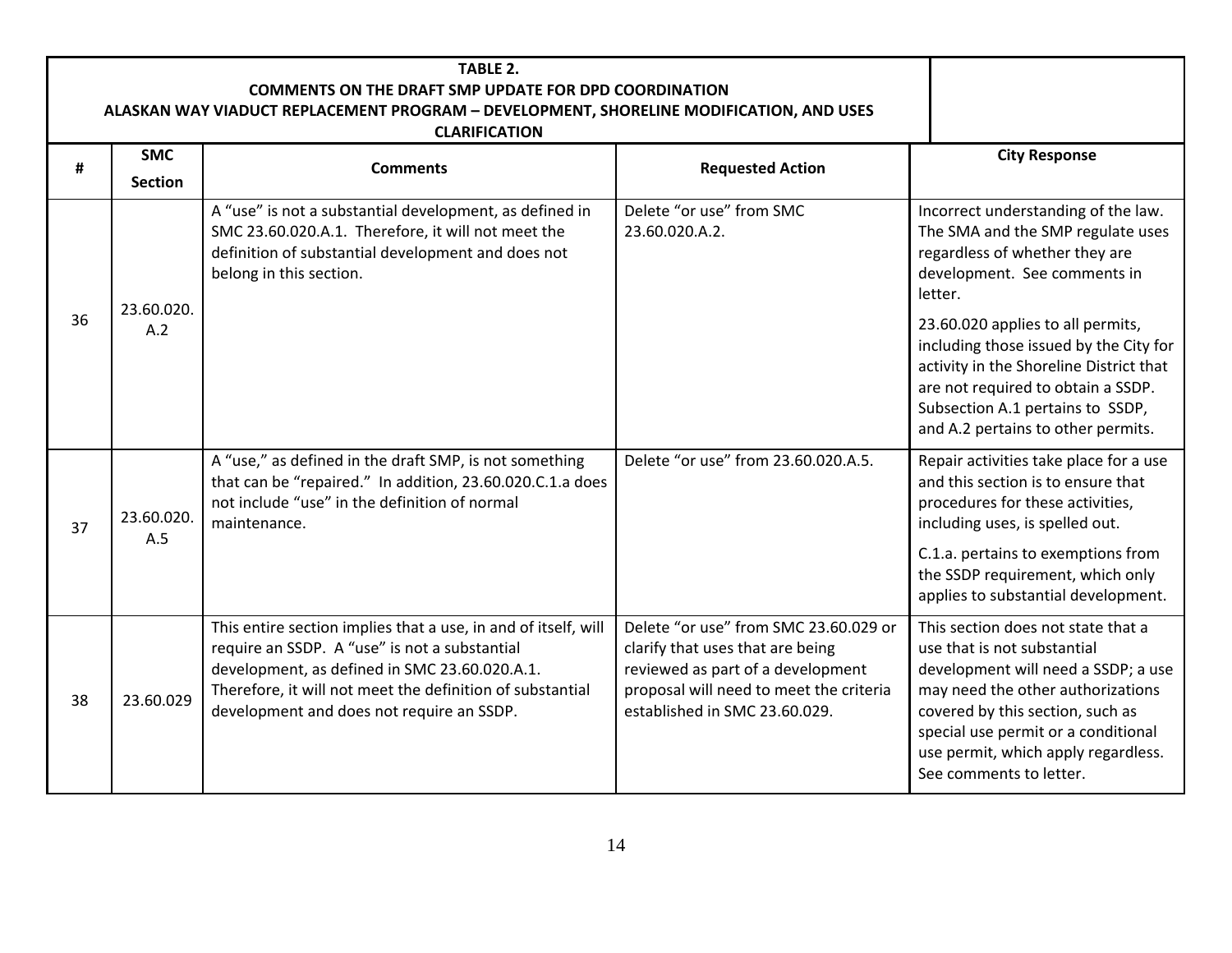|    | TABLE 2.<br><b>COMMENTS ON THE DRAFT SMP UPDATE FOR DPD COORDINATION</b><br>ALASKAN WAY VIADUCT REPLACEMENT PROGRAM - DEVELOPMENT, SHORELINE MODIFICATION, AND USES |                                                                                                                                                                                                                                                                                                                                                                                                                                                                                                                                                 |                                                                                                                                                                                                                                                                                                                           |                                                                                                                                                                                                                                                          |  |  |  |  |
|----|---------------------------------------------------------------------------------------------------------------------------------------------------------------------|-------------------------------------------------------------------------------------------------------------------------------------------------------------------------------------------------------------------------------------------------------------------------------------------------------------------------------------------------------------------------------------------------------------------------------------------------------------------------------------------------------------------------------------------------|---------------------------------------------------------------------------------------------------------------------------------------------------------------------------------------------------------------------------------------------------------------------------------------------------------------------------|----------------------------------------------------------------------------------------------------------------------------------------------------------------------------------------------------------------------------------------------------------|--|--|--|--|
| #  | <b>SMC</b><br><b>Section</b>                                                                                                                                        | <b>CLARIFICATION</b><br><b>Comments</b>                                                                                                                                                                                                                                                                                                                                                                                                                                                                                                         | <b>Requested Action</b>                                                                                                                                                                                                                                                                                                   | <b>City Response</b>                                                                                                                                                                                                                                     |  |  |  |  |
| 39 | 23.60.030.<br>A.4                                                                                                                                                   | This section implies that a use, in and of itself, will<br>require an SSDP, special use authorization, shoreline<br>conditional use permit, and shoreline variance permit. A<br>"use" is not a substantial development, as defined in<br>SMC 23.60.020.A.1. Therefore, it will not meet the<br>definition of substantial development and does not<br>require an SSDP. In addition, please clarify if a use in<br>and of itself would require a special use authorization,<br>shoreline conditional use permit, or shoreline variance<br>permit. | Delete "or use" from SMC<br>23.60.030.A.4 or clarify that uses that<br>are being reviewed as part of a<br>development proposal will need to<br>meet the criteria established in SMC<br>23.60.030.A.4. In addition, please<br>clarify if subject permits are required<br>for a use, even if no development is<br>proposed. | See response to comment #5                                                                                                                                                                                                                               |  |  |  |  |
| 40 | 23.60.030.<br>B                                                                                                                                                     | This section implies that a use, in and of itself, will be<br>denied a permit if it is a prohibited use or if it is not a<br>prohibited use and cannot be conditioned to meet the<br>applicable standards.                                                                                                                                                                                                                                                                                                                                      | Delete "or use" from SMC 23.60.030.B<br>or clarify if a use, in and of itself, would<br>require a permit (or be denied).                                                                                                                                                                                                  | Comment is correct analysis, and no<br>change is needed. The SMA and the<br>SMP regulate uses, regardless of<br>whether they are development.<br>Please see the comments in the<br>letter.                                                               |  |  |  |  |
| 41 | 23.60.034.<br>A.1<br>and<br>23.60.034.<br>A.2                                                                                                                       | This section implies that a use, in and of itself, will<br>require a shoreline conditional use permit.<br>Including shoreline modification in SMC 23.60.034.A.1<br>and SMC 23.60.034.A.2 implies that a shoreline<br>modification is a use. Per Comment 1 of this<br>memorandum, a shoreline modification is not a use; a<br>shoreline modification best meets the definition of<br>"development."                                                                                                                                              | Delete "shoreline modification" from<br>SMC 23.60.034.A.1 and SMC<br>23.60.034.A.2.                                                                                                                                                                                                                                       | Yes, the analysis in the comments is<br>correct: a use in and of itself may<br>require a shoreline conditional use<br>permit. No change is needed.<br>See the comments in the letter.<br>Not all shoreline modifications are<br>necessarily development. |  |  |  |  |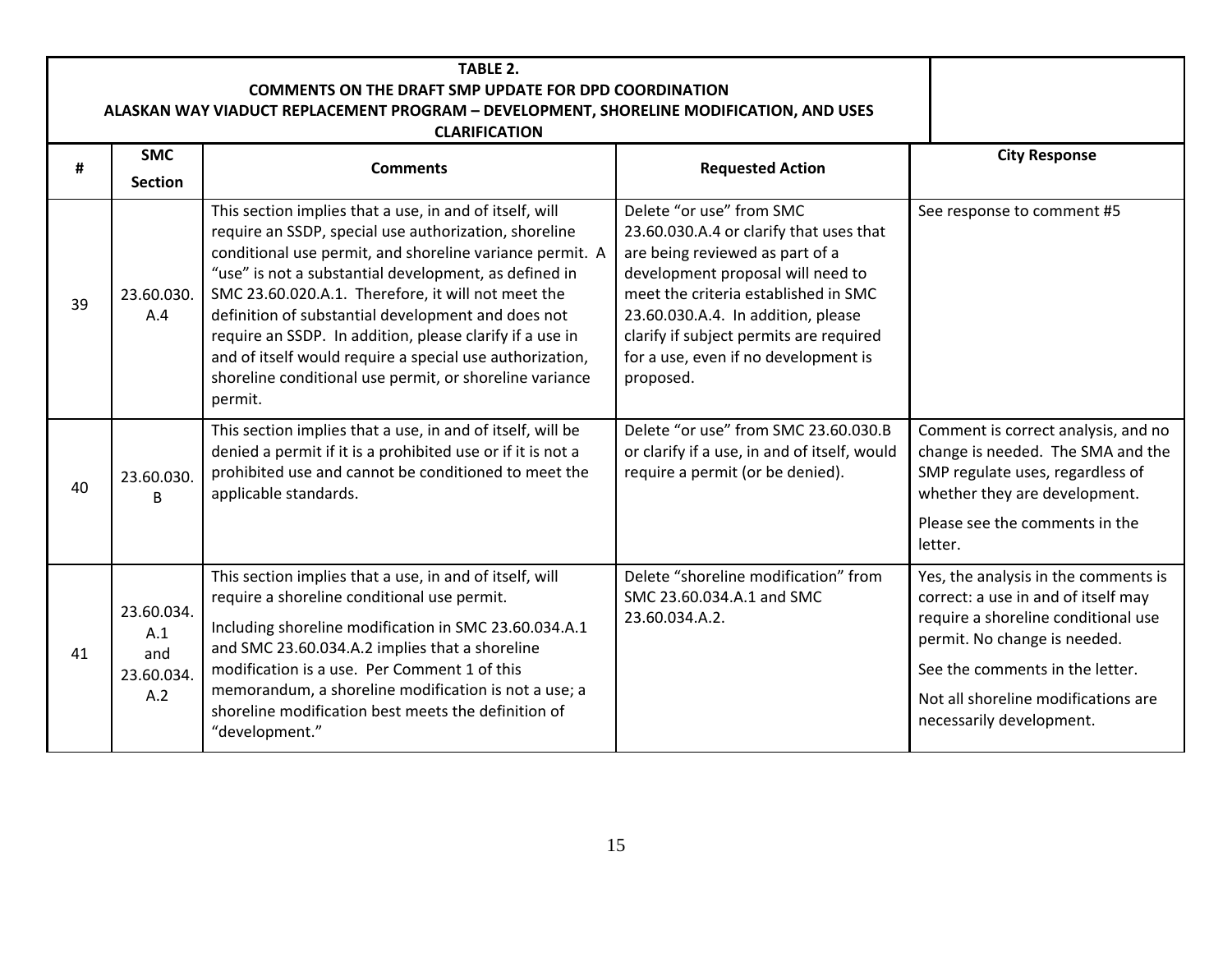| <b>TABLE 2.</b><br><b>COMMENTS ON THE DRAFT SMP UPDATE FOR DPD COORDINATION</b><br>ALASKAN WAY VIADUCT REPLACEMENT PROGRAM - DEVELOPMENT, SHORELINE MODIFICATION, AND USES<br><b>CLARIFICATION</b> |                                                   |                                                                                                                                                                                                                                   |                                                                                                                                                                                                                               |                                                                                                                                                                                                                                                                                                                                                                                                                                                                                                                                   |  |  |  |  |
|----------------------------------------------------------------------------------------------------------------------------------------------------------------------------------------------------|---------------------------------------------------|-----------------------------------------------------------------------------------------------------------------------------------------------------------------------------------------------------------------------------------|-------------------------------------------------------------------------------------------------------------------------------------------------------------------------------------------------------------------------------|-----------------------------------------------------------------------------------------------------------------------------------------------------------------------------------------------------------------------------------------------------------------------------------------------------------------------------------------------------------------------------------------------------------------------------------------------------------------------------------------------------------------------------------|--|--|--|--|
| #                                                                                                                                                                                                  | <b>SMC</b><br><b>Section</b>                      | <b>Comments</b>                                                                                                                                                                                                                   | <b>Requested Action</b>                                                                                                                                                                                                       | <b>City Response</b>                                                                                                                                                                                                                                                                                                                                                                                                                                                                                                              |  |  |  |  |
| 42                                                                                                                                                                                                 | 23.60.062                                         | This section implies that a use, in and of itself, may be<br>exempt from an SSDP. A "use" is not a substantial<br>development, as defined in SMC 23.60.020.A.1.<br>Therefore, it would not require an exemption from the<br>SSDP. | Delete all references to "use" from<br>SMC 23.60.062.                                                                                                                                                                         | Incorrect interpretation of the<br>section.<br>The title of the Section is:<br>Procedures for determining<br>consistency with the chapter and for<br>obtaining exemptions from<br>Shoreline Substantial Development<br>Permit requirements<br>In A the section addresses the<br>process for getting an exemption.<br>In B the section describes the<br>process for determining that every<br>activity that is not processed as a<br>SSDP is consistent with the SMA and<br>the SMP as required under WAC<br>$173 - 27 - 140(1)$ . |  |  |  |  |
| 43                                                                                                                                                                                                 | Part $3 -$<br>Developm<br>ent<br><b>Standards</b> | Similar to Comment 2 in this table, shoreline "uses" are<br>not development and therefore should not be regulated<br>under development standards unless associated with a<br>specific development proposal.                       | Delete "use" from Part 3 -<br>Development Standards or clarify that<br>uses that are being reviewed as part of<br>a development proposal will need to<br>meet the standards established in Part<br>3 - Development Standards. | Please see comments to the letter.<br>Additionally, the SMP, consistent<br>with the WAC, is structured to<br>regulate activity based on its<br>purpose or function, which is<br>customarily described as a "use."<br>Whether it is "development" is<br>irrelevant for this purpose.                                                                                                                                                                                                                                               |  |  |  |  |